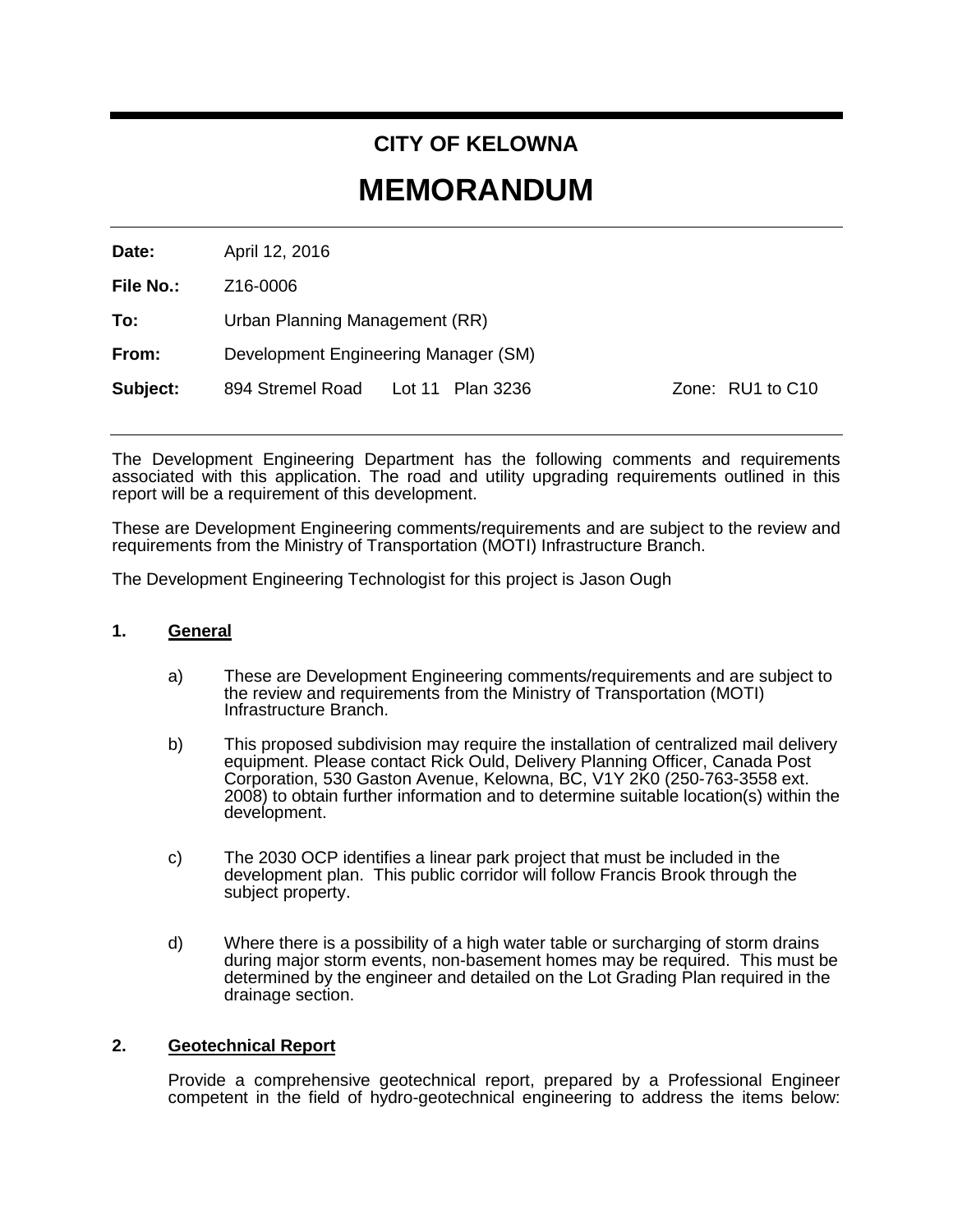#### **NOTE: The City is relying on the Geotechnical Engineer's report to prevent any damage to property and/or injury to persons from occurring as a result of problems with soil slippage or soil instability related to this proposed subdivision**.

- (i) Area ground water characteristics, including any springs and overland surface drainage courses traversing the property. Identify any monitoring required.
- (ii) Site suitability for development.
- (iii) Site soil characteristics (i.e. fill areas, sulphate content, unsuitable soils such as organic material, etc.).
- (iv) Any special requirements for construction of roads, utilities and building structures.
- (v) Suitability of on-site disposal of storm water and sanitary waste, including effects upon adjoining lands.
- (vi) Recommendations for items that should be included in a Restrictive Covenant.
- (vii) Any items required in other sections of this document.
- (viii) Recommendations for erosion and sedimentation controls for water and wind.
- (ix) Recommendations for roof drains and perimeter drains.
- (x) Recommendations for construction of detention or infiltration ponds if applicable.

#### **3. Domestic Water and Fire Protection**

- a) The property is located within Black Mountain Irrigation District (BMID) service area. The water system must be capable of supplying domestic and fire flow demands of the project in accordance with the Subdivision, Development & Servicing Bylaw. The developer is responsible, if necessary, to arrange with BMID staff for any service improvements and the decommissioning of existing services.
- b) Boulevard landscape irrigation system, must be integrated with the on-site irrigation system.

## **4. Sanitary Sewer**

The developer's consulting mechanical engineer will determine the development requirements of the proposed development and establish the service needs. The existing lot is serviced with a 150mm diameter sanitary service. Only one service per lot will be permitted for this development. If required, the applicant will arrange for the removal and disconnection of the existing service and the installation of one new larger service at the applicants cost.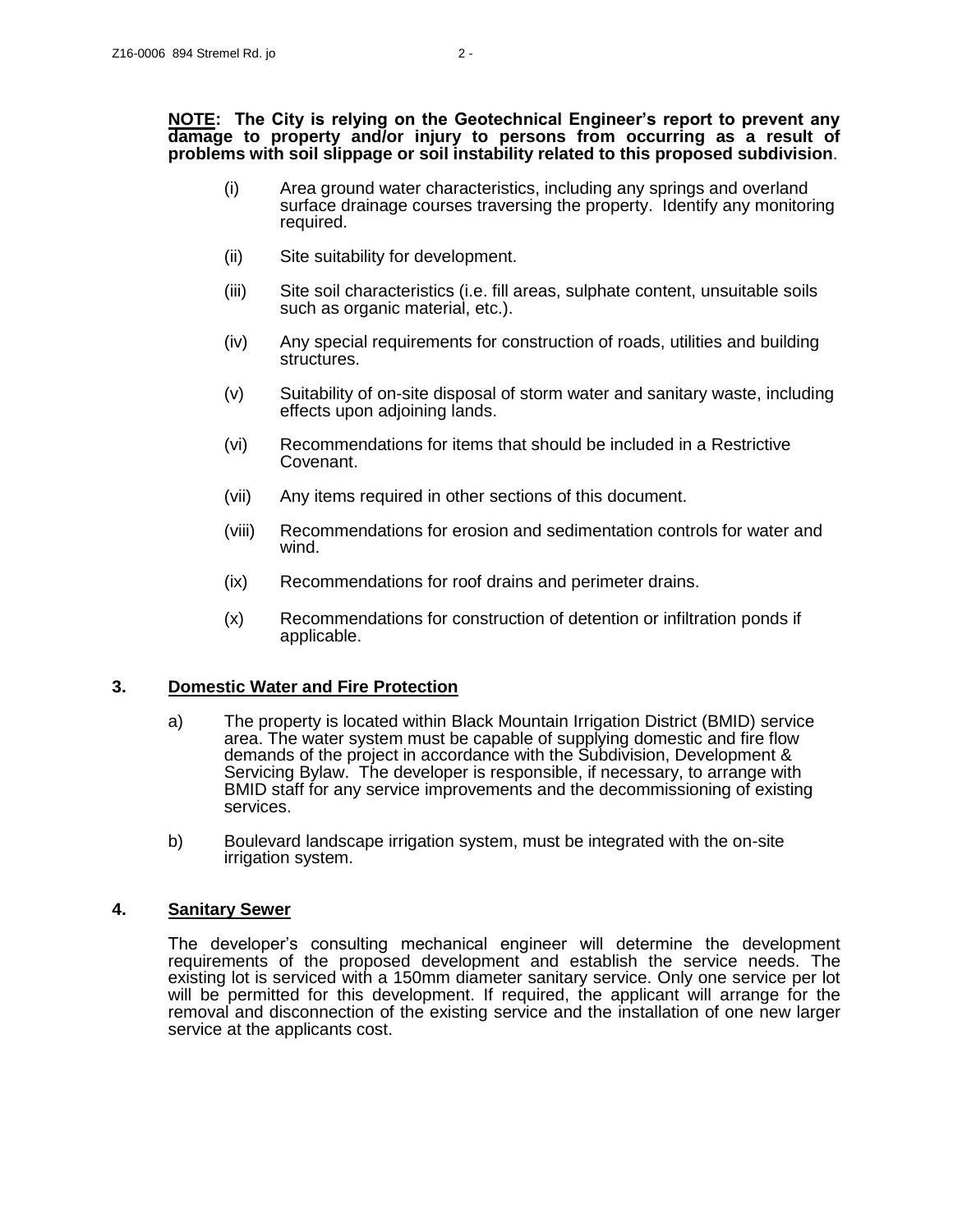## **5. Storm Drainage**

The developer must engage a consulting civil engineer to provide a storm water management plan for the site, which meets the requirements of the Subdivision, Development and Servicing Bylaw No. 7900. The storm water management plan must also include provision of lot grading plan, minimum basement elevation (MBE), if applicable, and provision of a storm drainage service for the development and / or recommendations for onsite drainage containment and disposal systems.

#### **6. Road Improvements and Dedication**

(a) Property frontage on Finns Road must be upgraded to a full urban standard (SS-R5).

Design will include separate sidewalk, landscaped boulevard complete with street trees, curb and gutter, piped storm drainage system, fillet pavement, boulevard grading street lights, and adjustment and/or re-location of existing utility appurtenances, if required, to accommodate this construction.

- (b) Property frontage on Stremel Road must be upgraded to a full urban standard (SS-R5). Design will include separate sidewalk, landscaped boulevard complete with street trees, curb and gutter, piped storm drainage system, fillet pavement, boulevard grading street lights, and adjustment and/or re-location of existing utility appurtenances, if required, to accommodate this construction.
- (c) The estimated cost of required road improvement works, for bonding purpose, must be determined based upon a design provided by the developer to be reviewed by the City of Kelowna and MOTI.

## **7. Electric Power and Telecommunication Services**

The electrical and telecommunication services to this building must be installed in an underground duct system, and the building must be connected by an underground service. It is the developer's responsibility to make a servicing application with the respective electric power, telephone and cable transmission companies to arrange for these services, which would be at the applicant's cost.

## **8. Design and Construction**

- (a) Design, construction supervision and inspection of all off-site civil works and site servicing must be performed by a Consulting Civil Engineer and all such work is subject to the approval of the City Engineer. Drawings must conform to City standards and requirements.
- (b) Engineering drawing submissions are to be in accordance with the City's "Engineering Drawing Submission Requirements" Policy. Please note the number of sets and drawings required for submissions.
- (c) Quality Control and Assurance Plans must be provided in accordance with the Subdivision, Development & Servicing Bylaw No. 7900 (refer to Part 5 and Schedule 3).
- (d) A "Consulting Engineering Confirmation Letter" (City document 'C') must be completed prior to submission of any designs.